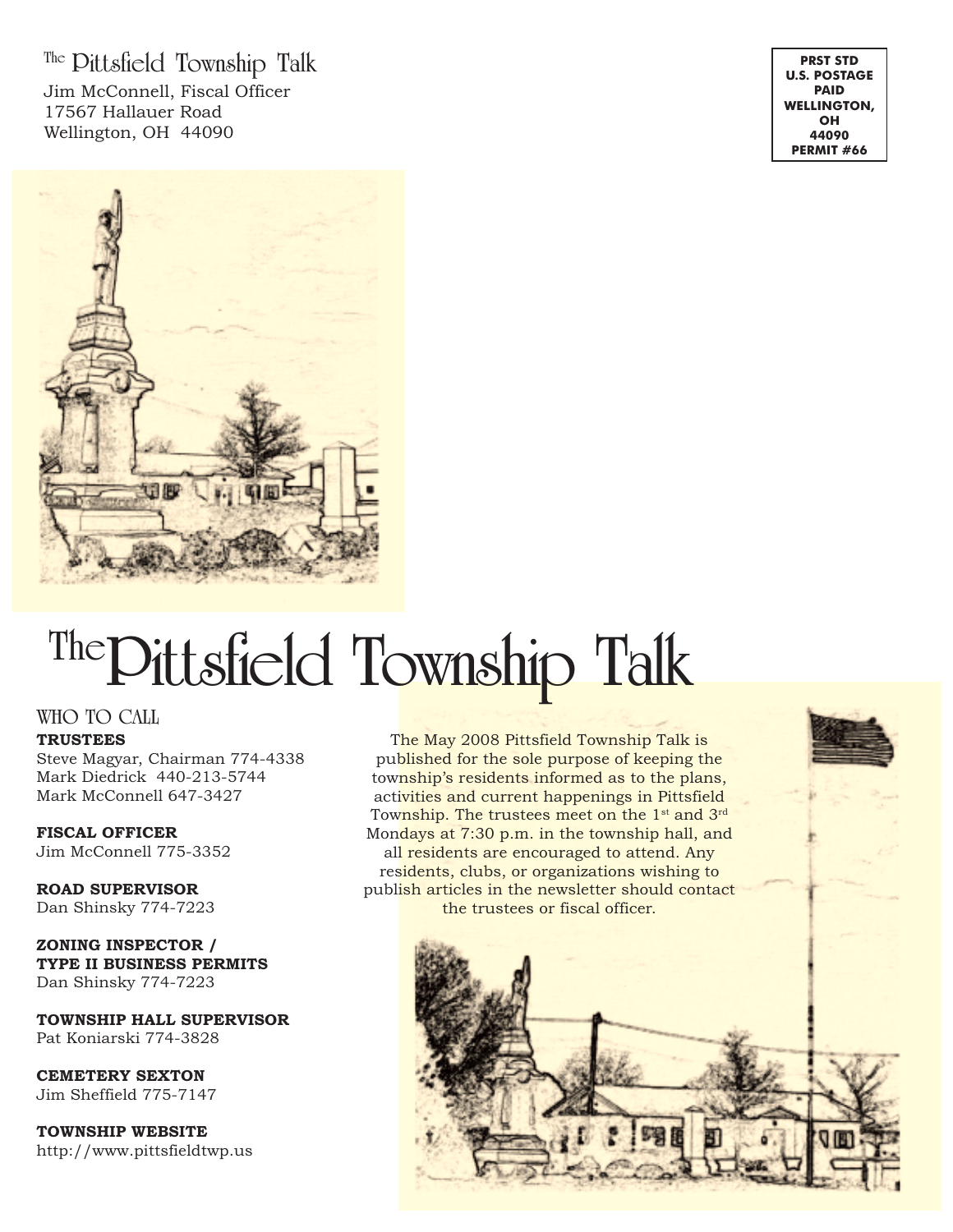## **MAINTENANCE ON TOWNSHIP'S ROADS HAS BEGUN FOR THE SEASON**

The township will be undergoing some orange-barrel blues once the construction and road paving crews start to visit us. Pitts Road will be the township's main project this summer when a culvert is replaced just south of Whitney Road. The old steel culvert pipes will be replaced by concrete box culverts.

Seventy-four percent of the money for the Pitts Road project is being provided by the Ohio Public Works Commission, with the township paying the balance. The township has sought to have the project start as soon as possible, but because of bid dates work cannot start before July 15 and may not start until later due to the contractor's schedule. The road will be closed for approximately 45 days while the work is being completed.

Already, Whitney Road has been closed on both sides of state Route 58. The township replaced a culvert pipe on the west side, and then the county closed the road to the east so bridge repairs could be completed.

Paving work on Pittsfield's roads will begin in June. Township roads to be chip-and-sealed this year are Hughes Road from Quarry Road to Route 58; Pitts Road from Whitney Road to Route 303; Whitney Road from Pitts Road to Route 58; Kipton-Nickle Plate Road from the township line to Hallauer Road; and Merriam Road from Pitts Road to Route 58.

If you haven't needed to travel US Route 20 in the past few months, then the best advice is to avoid it. Signs are posted from Wal-Mart to the west warning travelers of the rough ride, and the speed limit has been knocked down to 45 mph because of the road's condition. But Route 20 will be paved this summer from east of Norwalk to about Rt. 58, according to Ohio Department of Transportation's website. This project was scheduled to start in April and will last until about October. Expect one lane of traffic to be open with flaggers.

## **TOWNSHIP'S WORKSHOPS TEACH SKILLS TO RESTORE CEMETERIES IN THE AREA**



*At his March 19 presentation, John Heider showed photos of the work he has completed in cemeteries.*

John Heider didn't set his life's course to include repairing headstones and locating unmarked graves. But when this retired teacher was asked to help clear brush and restore a cemetery in the middle of an Illinois field, he took to the challenge where others before him had walked out.

Heider has been working with the township trustees and township historian Ralph Hayes in order to teach his craft to local people interested in cemetery preservation. At his March 19 presentation, Heider showed photos of the work he has completed in cemeteries, the kinds of equipment he uses to find and lift large buried headstones, and discussed how to properly repair broken stones. Despite the snowy weather, approximately 25 people turned out for this initial workshop. The group included representatives from nearby townships, members of the Pittsfield Township Historical Society, and others interested in preservation efforts.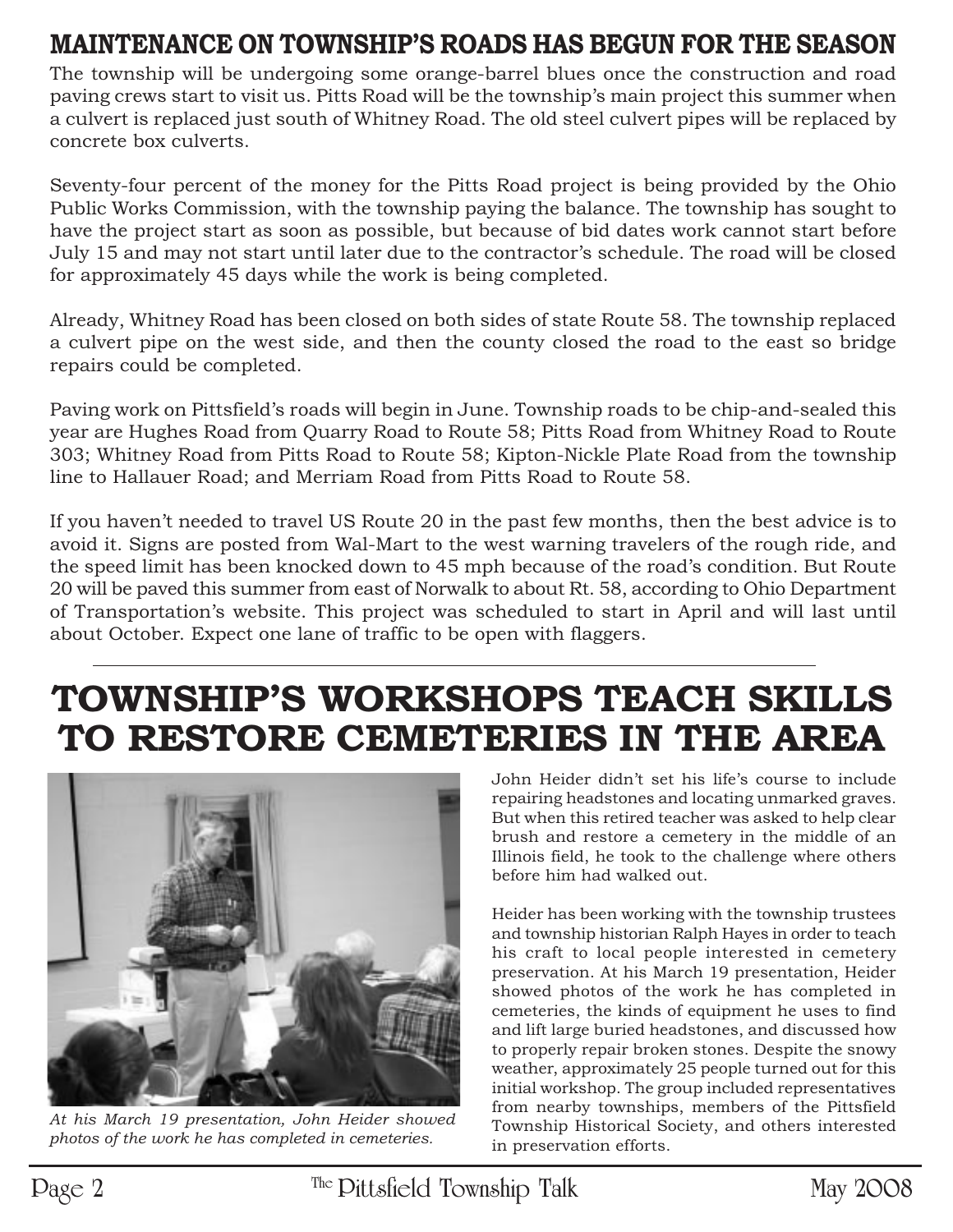

*Headstones which were repaired during a recent work session in Pittsfield's East Cemetery*

Graveyard renovation is best learned by hands-on methods. When he was first approached with the idea, Heider had restored antique farm equipment for 25 years but fixing a graveyard was a new challenge for him. He had to seek out others who had been restoring cemeteries to hone his own craft. It was these experiences and research that Heider was willing to pass on to participants in our area during a three-day workshop conducted in Pittsfield's East Cemetery the first weekend of May.

The phrase "do no harm" was uttered a few times by Heider, who recommends cleaning headstones with plastic tools and never metal, which can damage the stone. Water is his cleaning agent of choice, followed by a 4:1 ratio of water to ammonia, or a non-ionic cleaner such as Orvus soap.

Another practice that he recommends against is setting markers in gray, wet concrete since acid salts from the concrete will shorten the life of the marble. White Portland cement is his preferred mix, and he saves the concrete for filling voids or other uses.

Despite the generally lousy, wet weather, some residents were able to get their hands dirty over the weekend workshop. A number of stones in the old section were realigned and leveled by filling new gravel under their

bases. Several broken stones were put back together like jigsaw puzzles, and epoxy was used to rejoin the pieces. Portland cement was used to set headstones back into their bases, and then to seal up cracks from the weather.

Heider also let his students try dowsing to locate gravesites. Dowsing is a centuries-old method typically employed to locate water. Armed with two copper wires bent into L-shapes, Heider can determine not just the graves, but the sex of the person buried there and if there is more than one person in the grave. By finding the length of the grave, he can also make a fair guess on the person's age. So how's it work? Heider is the first to admit he can't explain dowsing, but he says there's no trick to using it. Practicing over marked graves will help students hone their skills and learn to "read" what their dowsing wires are telling them.



*A few of the many markers still in need of help.*

Pittsfield still has a number of headstones in need of repair, but the hope is to continue building a pool of trained volunteers who can complete additional work throughout the summer and an on-going basis. For more information on the Pittsfield Township Historical Society or the township's cemetery preservation efforts, contact Township Historian Ralph Hayes at 647-2203 or e-mail hayes@kellnet.com.

#### **The township has recently posted the following rules in its cemeteries.**

- 1. Planting of shrubs and trees on cemetery lot is not permitted.
- 2. Placing of stones or marble chips around markers is not permitted.
- 3. All waste paper, boxes or bouquets must be disposed of in the containers provided.
- 4. The sexton and/or maintenance workers reserve the right to remove and dispose of any flowers, wreaths, etc. when they become unsightly. Cemetery clean up will be done November 15 for fall clean up and April 15 for spring clean up.
- 5. Flower pots or urns shall be no larger than 10 inches in diameter.
- 6. Poles or shepherd hooks for hanging baskets are permitted the bottom of the basket must be at least 18 inches above the ground.
- 7. The placing of toys, articles of clothing, boxes, bottles or cans is not permitted.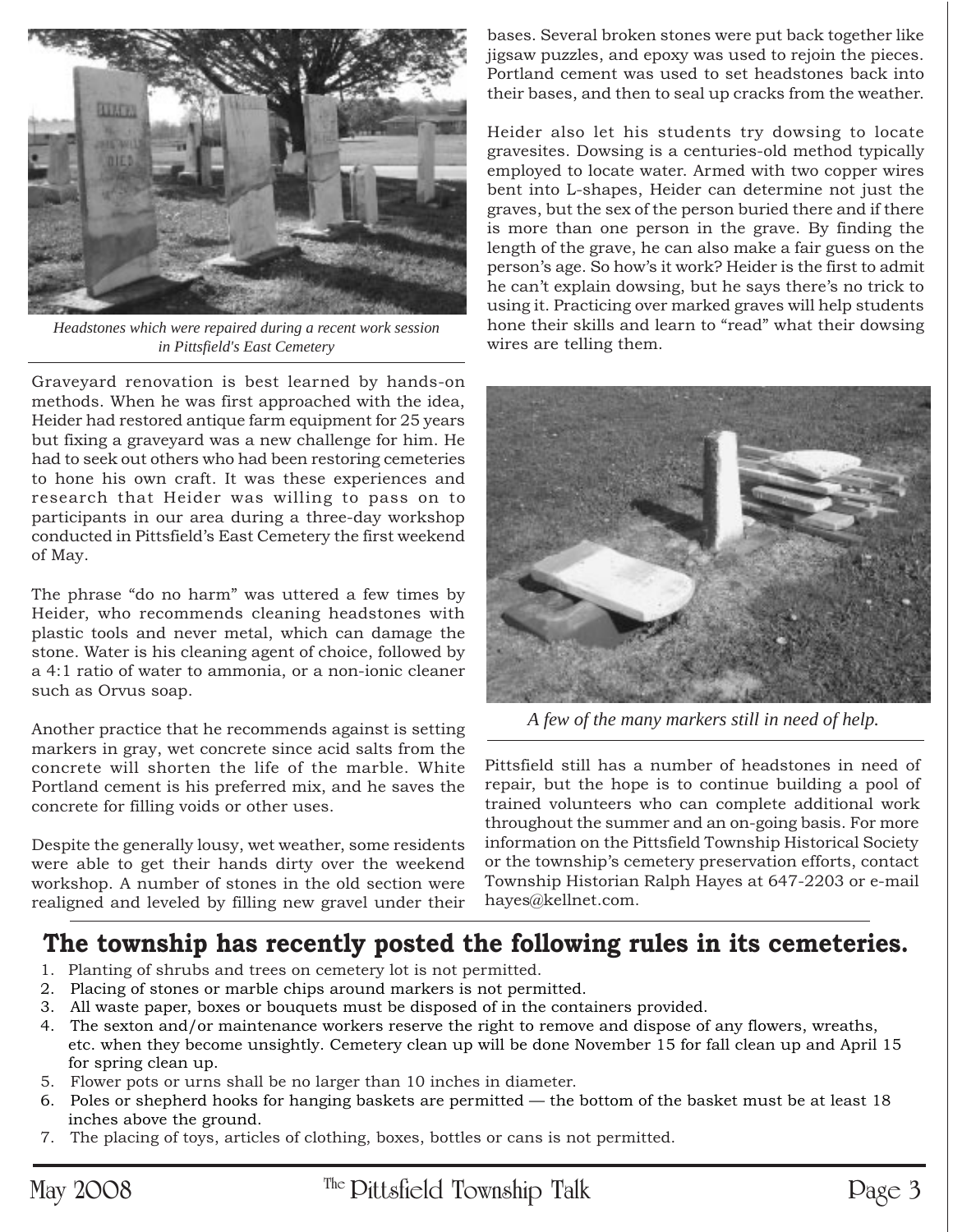### **PUT YOUR PAPERS IN ORDER BEFORE YOU START BUILDING**

Residents are reminded to please obtain building permits prior to starting any additions or new construction. If you fail to obtain necessary permits prior to the start of a construction project, you will be charged extra for the permit. Permits are needed whether you are adding onto your house, expanding an outbuilding, putting on a covered porch, or constructing a new barn.

Applications for building permits and a list of applicable fees are available on the township's website at www.pittsfieldtwp.us . You may also call the township garage at 774-7223 and leave a message if you have questions or need a permit.

#### **USE CAUTION WHEN APPROACHING SLOW MOVING VEHICLES**

The township doesn't have the only tractor that you may encounter on the road. Please watch for our local farmers who will be busy when planting season starts. Many of the newer farm implements can take up more than half a lane on a township road. Please be patient and wait for a tractor to move over before trying to pass them – the tractor's driver may not know you are behind them right away, or they may be looking for a good place to pull over without hitting another person's mailbox or a road sign.

It is never a good idea to speed up behind a tractor or other farm vehicle; they may stop to turn and cars generally don't fare well when they hit a large steel object.

### **MORE OPTIONS OFFERED FOR HAZARDOUS HOUSEHOLD WASTE**

The Lorain County Solid Waste Management District has announced some additional dates for county residents to dispose of certain types of hazardous household waste.

An **Electronics Collections Day** will be held closer to home in case you missed the one offered in Lorain this spring. Electronics can be dropped off at the Wellington Township Garage, 105 Maple St., Wellington, on Saturday, June 14 from 9 a.m. to 3 p.m. This is the most responsible way to dispose of used personal computers and related items, cell phones, small office equipment, televisions, or audio equipment. Components from these electronics are recycled instead of being buried in the landfill.

The Solid Waste Management District will hold a **Fall Household Hazardous Waste Collection Day** on Saturday, Sept. 13, from 9 a.m. to 3 p.m. at the Grafton Township Hall and Fire Station, 17109 Avon Belden Rd. in Grafton. (This facility is near the intersection of state Routes 83 and 303.)



Also, **Fluorescent Bulb and Ballast** recycling is held the second Tuesday of every month at the county warehouse, located at 25 East Ave., Elyria. Businesses, government agencies, school systems, and residents may drop the items off between 10 a.m. to 2 p.m. Recycling the bulbs and ballasts helps limit the chances of mercury contaminating the water supply.

#### **MONEY AVAILABLE TO FIX RURAL HOMES BASED ON LOW-INCOME STATUS**

Is your home in need of major repairs, but you are unable to afford necessary upgrades? The United States Department of Agriculture offers home repair loans and grants to low income applicants in rural areas.

Money from the USDA's Section 504 loan or grant funds may be made to modernize the home or remove health and safety hazards. Grants are available only for repairs that remove health or safety hazards.

There are limits as to what kind of projects qualify for these loans and grants. Some authorized projects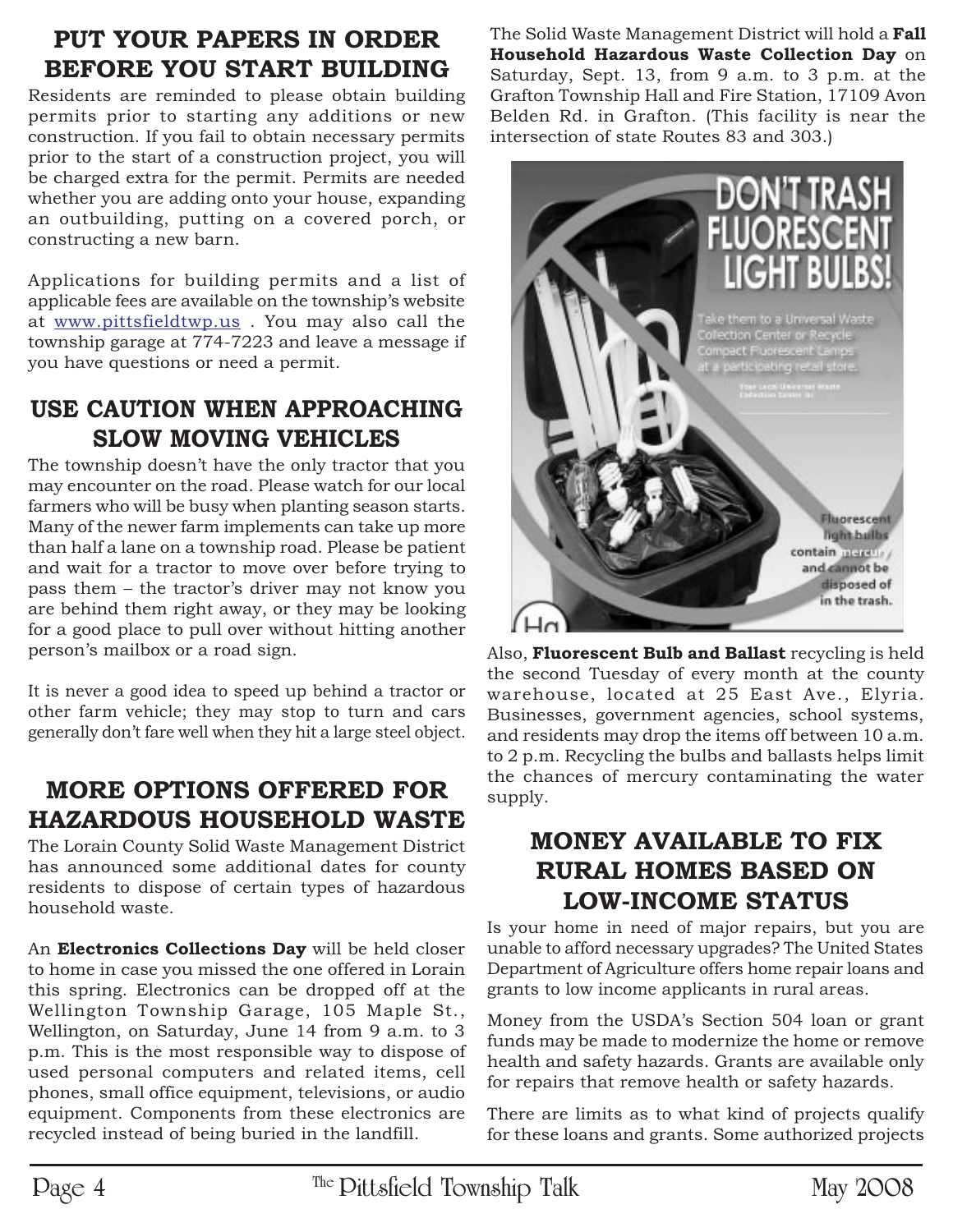include installation or repair of sanitary water and waste disposal systems, including plumbing and fixtures to meet local health department regulations; payment of reasonable connection fees and installation costs for water and sanitary sewer; repair or replace heating system; electrical wiring; repair or provide structural supports; repair or replace roof; replace deteriorated siding; repair or remodel homes to make accessible and usable for household members with disabilities; energy conservation measures such as insulation and combination screen-storm windows and doors.

The loan and grant money cannot be used to assist in the construction of a new dwelling, repair a dwelling of such poor condition that when the repairs are completed the dwelling will continue to be a health or safety hazard, move a mobile or manufactured home from one site to another, or to pay for any off-site improvements. In addition, grants cannot be used to make changes for cosmetic or convenience purposes, including painting, paneling, carpeting, improving closets, improving kitchen cabinets, air conditioning, landscape planting, or repairs to garages.

So who may be able to use these grants and loans? Applicants' adjusted household income may not exceed income limits, which are available through local Rural Development offices. Our nearest office is located at 2650 S. Richville Dr. S.E., Suite 102, Massillon, OH 44646, or call (330) 830-7700. This is also the office to contact for the Rural Housing Assistance forms that must be completed to start the application process

Qualified applicants must own and occupy the home to be repaired. The USDA Rural Development representative will inspect the property to confirm that it qualifies, and to check on progress of the project before it is paid in full.

Applicants must be unable to obtain financial assistance from other sources, and lack personal resources that can be utilized to meet their needs. Applicants can have liquid assets up to \$7,500 (the limit is \$10,000 for the elderly). The value of the dwelling and a minimum adequate site, personal automobile and household goods are excluded from the assets. Liquid assets are regarded as cash or other assets that can be converted to cash in 90 days or less. Real estate acreage larger than a minimum adequate site won't be excluded from the evaluation.

Applicants also must demonstrate that they have the ability to repay proposed loans. To be eligible for a grant, an applicant must be at least 62 years of age and lack the ability to repay a 504 program loan.

The RH 504 loans are at a 1% interest rate, and terms are for up to 20 years. Loans can also be made in combination with grants. The loan limit is \$20,000 outstanding balance, and the grants are at a \$7,500 lifetime limit.

Loans of \$7,500 or more are secured by a mortgage on the property being improved. The total of all debts secured by a property may not exceed the value of the security. Loans of less than \$7,500 may be by promissory note only. Grant recipients are required to sign a repayment agreement which requires that if the property is sold or transferred to the grantee's heirs or estate before the end of a three-year period, the full amount of the grant will be repaid to the government.

More information about the Section 504 program is online at www.rurdev.usda.gov.

#### **COUNTY HEALTH DEPARTMENT OFFERS IMMUNIZATION CLINICS**

Think shots are just for children? Some immunizations have recommended booster shots even for adults. The suggested booster shot for the Td (diphtheria/tetnus) immunization is every 10 years. Chicken pox vaccinations can prevent serious complications in adults who never had a case of it as children. Some individuals may need a Hepatitis A or B vaccination if they travel or are at risk for exposure to these viruses. Students entering college are typically required to have an immunization for meningitis.

Immunizations are offered to adults and children at the Lorain County General Health District. Walk-in clinics for adults are held on the fourth Tuesday of every month at the Health District office at 9880 S. Murray Ridge Rd., Elyria. No appointment is needed. There is a fee per immunization; call 322-6367 for prices. Some fees are covered by private insurance, Medicare or Medicaid.

Immunizations are also available for children at several locations throughout the county. Fees for these shots vary, but no child is denied immunizations due to an inability to pay. It is recommended that children are vaccinated at two months, four months, six months, 12-15 months, 15-18 months, 4-6 years, and 12-16 years. When taking your child for shots, be sure to take their records that show which immunizations they have already received.

For a schedule of an immunization clinic that will be held close to you, please contact the Health District or visit their website at www.loraincountyhealth.com.